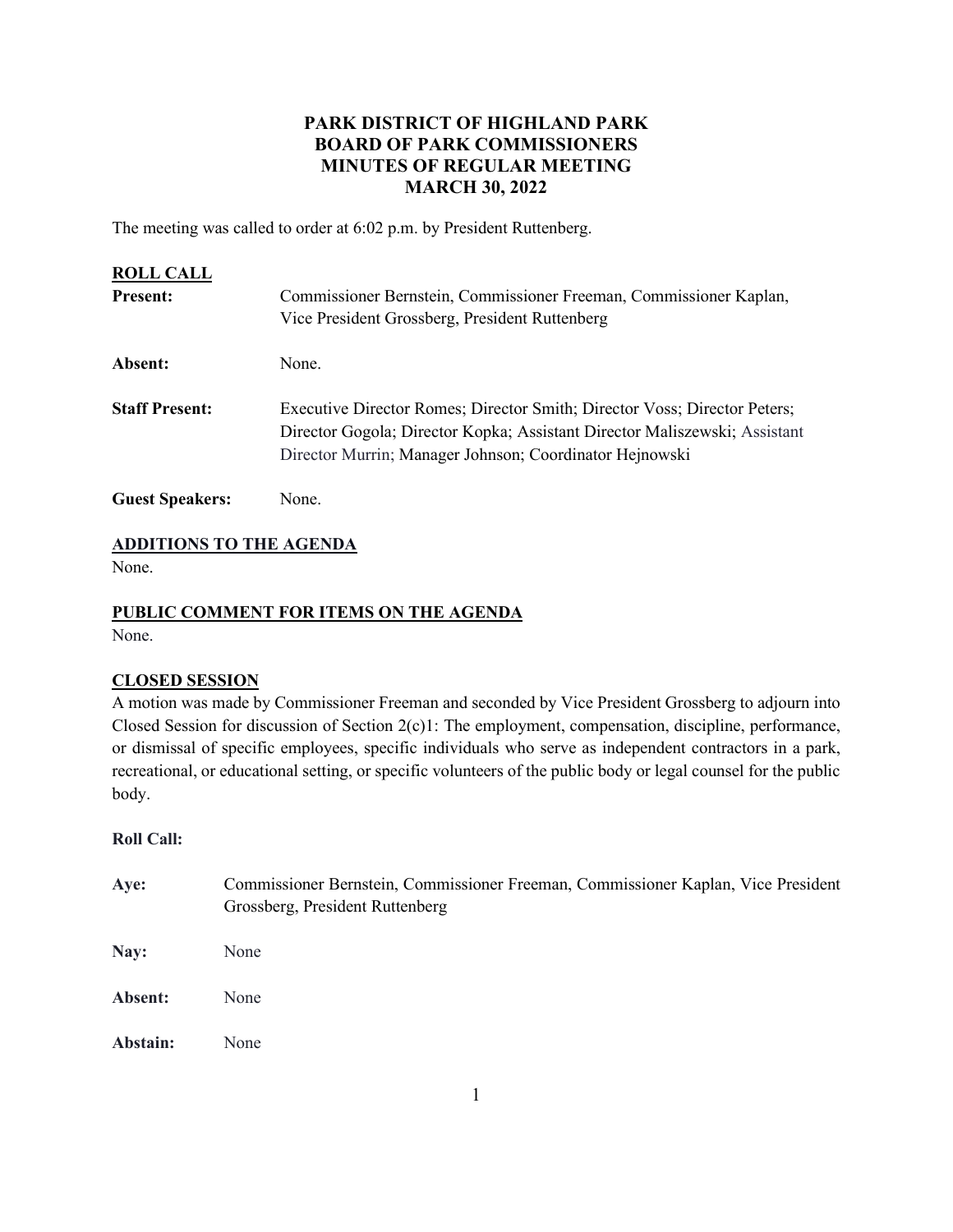# **Motion Carried**

Meeting was adjourned into closed session at 6:04 p.m.

Meeting was reconvened into open session at 6:22 p.m.

# **ACTION FROM CLOSED SESSION IF ANY**

President Ruttenberg reported that the Board met in Closed Session under Section 2(c)1: The employment, compensation, discipline, performance, or dismissal of specific employees, specific individuals who serve as independent contractors in a park, recreational, or educational setting, or specific volunteers of the public body or legal counsel for the public body.

NO action was taken.

# **CONSENT AGENDA**

President Ruttenberg requested that item F, Approval of Professional Services Agreement with Gewalt Hamilton Associates for Renovations to Larry Fink Baseball Field, be moved to Unfinished Business.

A motion was made by Commissioner Kaplan, seconded by Vice President Grossberg to approve the Minutes from the February 9, 2022 Workshop Meeting, the Minutes from the February 23, 2022 Policy Committee Meeting, the Minutes from the February 23, 2022 Regular Board Meeting, the Illinois Mutual Retirement Fund (IMRF) Authorized Agent Appointment to Christine Rohr Kopka and Supporting Resolution, the Dynegy Electric Service Agreement bid via Northern Illinois Municipal Electric Collaborative (NIMEC), the 2022 Preserve Ecological Management Bid, and Bills and Payroll in the amount of \$1,541,839.35

# **Roll Call:**

- **Aye:** Commissioner Bernstein, Commissioner Freeman, Commissioner Kaplan, Vice President Grossberg, President Ruttenberg
- **Nay:** None
- **Absent:** None
- **Abstain:** None

**Motion Carried**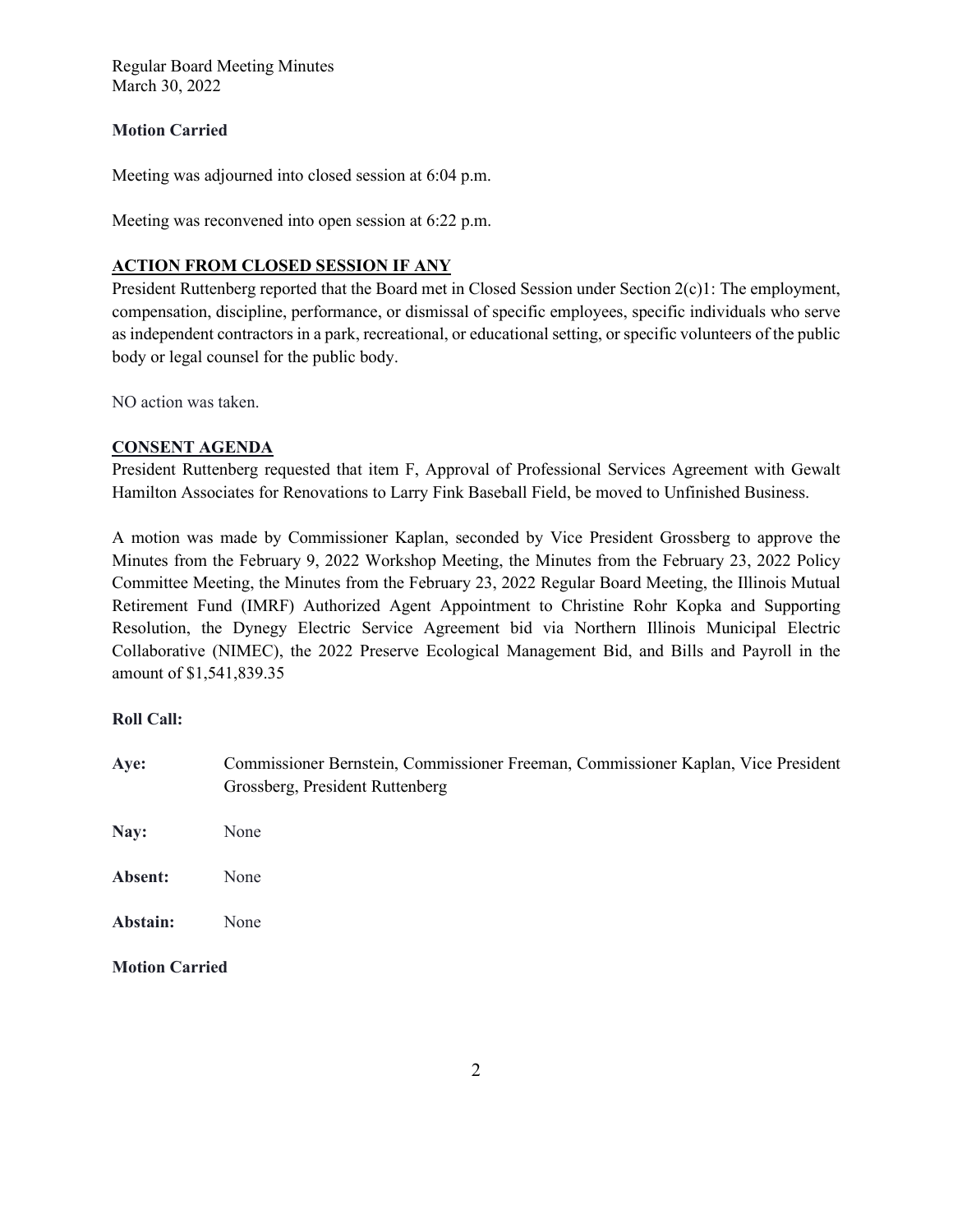#### **FINANCIAL FORECASTS AND TREASURER'S REPORT**

Director Peters is pleased to report that President Ruttenberg, along with the rest of the Park Board of Commissioners, and the District received the award of Financial Reporting Achievement of Excellence from the Government Finance Officers Association.

#### *Operations (General and Recreation Funds) Budget vs. Actual*

Director Peters reported that as of February 28, 2022, the Park District revenues are trending higher than budgeted. Likewise, expenses are less than budgeted, so the Park District has a year-to-date net difference of \$703,610.91. When compared to the three-year average, the District has a \$458,223.06 surplus.

#### *Conclusion*

As of February 28, 2022, West Ridge Center has a \$96,000 surplus due to early childhood enrichment programs, Centennial Ice Arena has a \$57,000 surplus, both gymnastics and ice programs surpassed budgeted enrollment figures by 100 participants, Athletics has a \$24,000 surplus due to travel baseball, Aquatics has a \$10,000 surplus due to swim lessons, and Recreation has a \$6,000 surplus due to open gym usage. Lastly, there is a \$178,000 savings in salaries and wages due to open positions, and \$37,000 savings from replacement taxes. Overall, the District has a \$400,000 surplus.

President Ruttenberg would like to know what a replacement tax is.

Director Peters reported that the Illinois constitution was re-written and passed in 1979 so that local governments could no longer impose or issue taxes on corporations, partnerships, and other business entities, that would fall under our domain in Highland Park. As a result, corporations pay a 2.5% replacement tax, Partnerships Trust Corporations pays a 1.5% replacement tax, and public utilities pay a 0.8% replacement tax on their Illinois income. Those replacement taxes are reallocated and distributed to local government entities.

# **UNFINISHED BUSINESS**

**A. Approval of Professional Services Agreement with Gewalt Hamilton Associates for Renovations to Larry Fink Baseball Field**

Assistant Director Maliszewski provided an update on the Sports Field Master Plan to the Lakefront, Parks, and Natural Areas Committee on March 16, 2022. The update included a presentation of past Sports Field Master Planning efforts which began in 2018 identifying drainage, amenities, maintenance, complex infrastructure, and field playability as established priorities and a three-scenario approach, maintaining current infrastructure, implementing field-turf, and land acquisition to address those priorities. As a result, the Athletic Booster Club was created to enhance the experience for players and spectators by investing in the growth and development of Park District athletic facilities to better serve our community and attract new families to the area by raising funds to improve fields and ball diamonds. The Athletic Booster Club is working with the Parks Foundation of Highland Park and raise funds for the renovation project at Larry Fink Baseball Field.

Staff solicited Gewalt Hamilton Associates to put together a proposal for engineering and professional services including the installation of a synthetic turf field, improving drainage, laying a warning track and a removable outfield fence, enhancements to the bleachers and dugout, extending the concrete pad,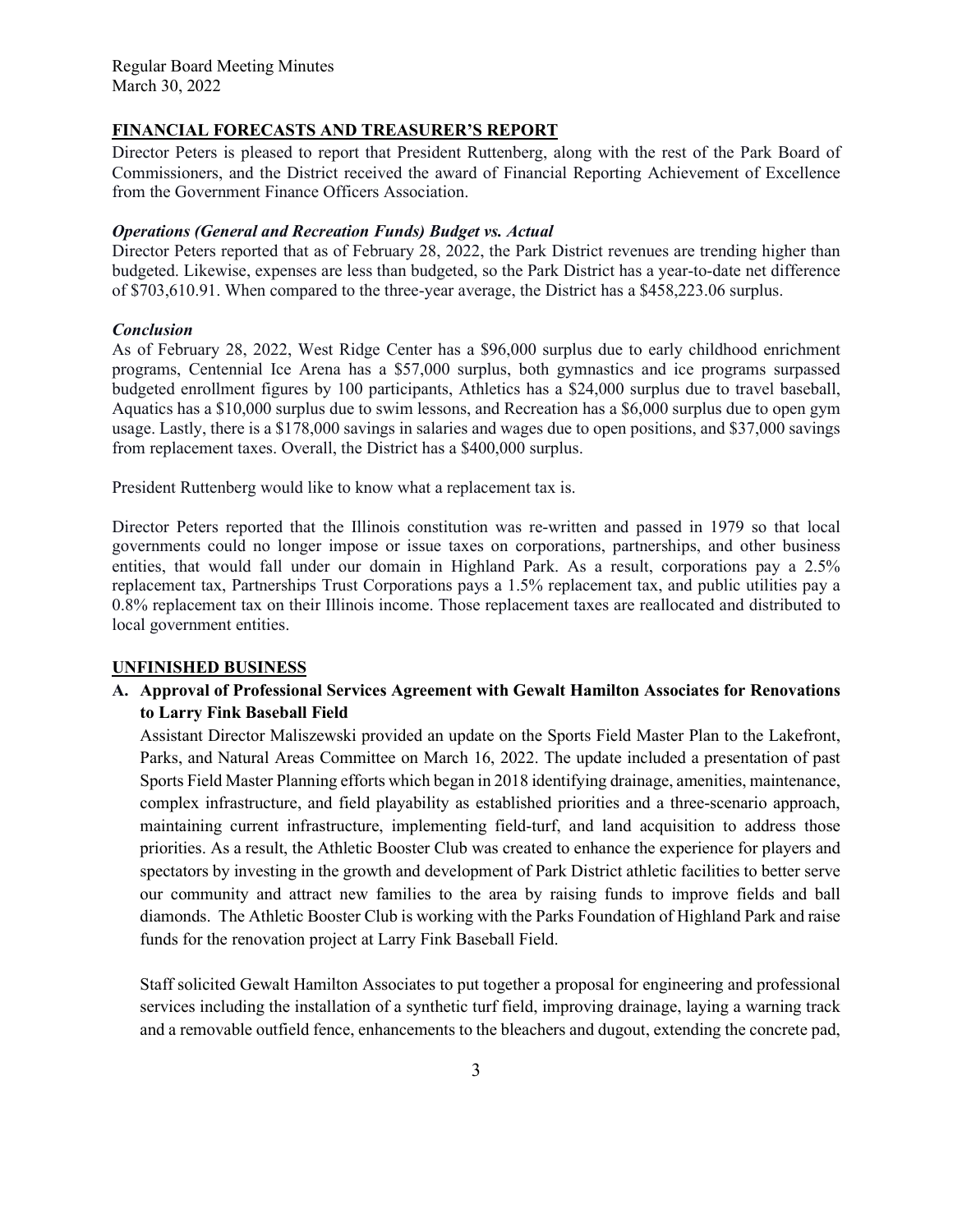and developing a gathering space for spectators and media for \$84,900. The proposed schedule: schematic design occurs in May of 2022, geotechnical investigation/topography occurs in July 2022, design engineering in November of 2022, and permitting in December 2022. Bid out the project in April of 2023, award a contract in May of 2023, construction begins in July of 2023, substantial complete in October of 2023, the opening day would be April of 2024. The estimated timeline for planning, design, and permitting would begin in May of 2022, construction in July 2023, with an estimated completion of April 2024.

Commissioner Kaplan would like to know what the Park Board is being asked to approve this evening.

Assistant Director Maliszewski reported that staff are requesting approval from the Park Board permitting authorization for the Executive Director to enter into a professional services agreement with Gewalt Hamilton Associates to begin the planning, design, and permitting process. The schematic design will help fundraising efforts.

Commissioner Bernstein would like to know if irrigation is included in the plan.

Director Voss reported that irrigation is included in the form of sprinklers.

Commissioner Bernstein would like to know if the outfield fence could be installed in the flood plain.

Mr. Rychlik, Senior Engineer at Gewalt Hamilton Associates, reported that fixed features can be installed in a flood plain so long as they are outside of the floodway. However, Staff are proposing a free-standing fence, so there is no need for concern.

Commissioner Bernstein would like to know if the field turf is in the floodway.

Mr. Rychlik reported that none of the proposed fixtures are in the floodway. The difference between a floodway and a flood plain is that; the floodway is the channel in which the river flows when an area is flooded. The flood plain is the projection of crest and surges.

Commissioner Bernstein would like to know if the rubber materials used for the turf would negatively affect the flood plain.

Mr. Rychlik reported that several turf options can be installed on a flood plain. The rubber materials in the turf will not negatively affect the flood plain or end up in the river after severe storms.

Vice President Grossberg would like to confirm that there are options that do not contain carcinogens.

Mr. Rychlik reported that several turf options do not contain carcinogens.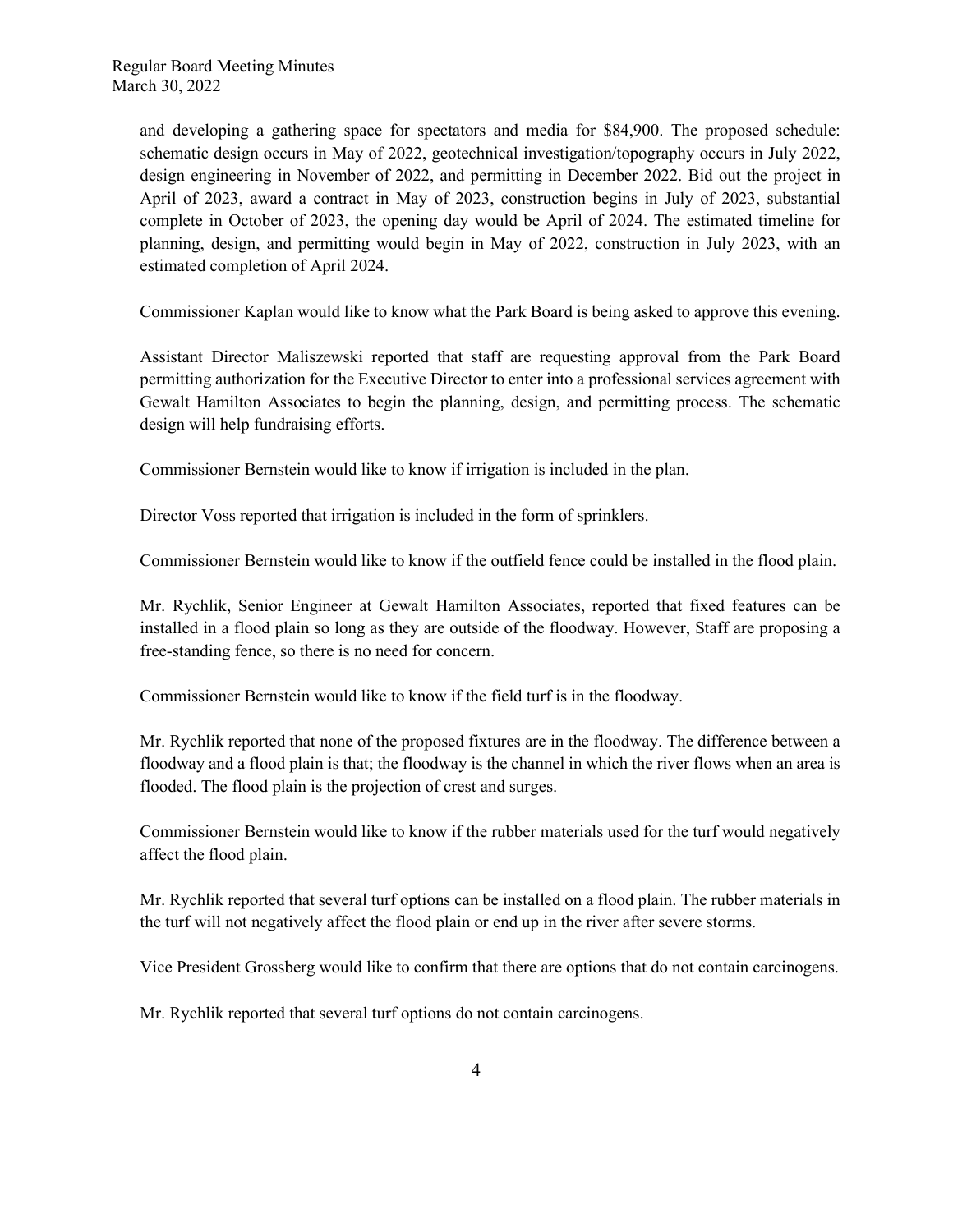Vice President Grossberg requested that the Park Board have these studies readily available to provide to sister governments to prove that the turf being installed is safe and will not negatively impact the flood plain, channel, or river.

Commissioner Bernstein would like to know if water drains through field turf.

Mr. Rychlik reported that much like permeable pavement water drains through field turf.

Commissioner Bernstein would like to know if this will improve drainage.

Mr. Rychlik reported that it will improve the drainage without affecting the flood plain.

President Ruttenberg would like to know if the scoreboard will be enhanced.

Assistant Director Maliszewski reported that the scoreboard will be replaced if the Athletic Booster Club is able to raise extra funds.

A motion was made by Commissioner Bernstein, seconded by Commissioner Kaplan, to approve authorization for the Executive Director to enter into a professional services agreement with Gewalt Hamilton Associates for renovations to Larry Fink Baseball Field in the amount of \$84,900.

# **Roll Call:**

| Aye:     | Commissioner Bernstein, Commissioner Freeman, Commissioner Kaplan, Vice President<br>Grossberg, President Ruttenberg |
|----------|----------------------------------------------------------------------------------------------------------------------|
| Nay:     | None                                                                                                                 |
| Absent:  | None                                                                                                                 |
| Abstain: | None                                                                                                                 |

# **Motion Carried**

# **B. Approval of the 2022 Hidden Creek AquaPark Pool Shell Replacement Bid**

Executive Director Romes reported that the District did not receive any bids for this project. This project will be re-bid in the Fall. Even though the pool shell has met its useful life, it will be safe for use this summer.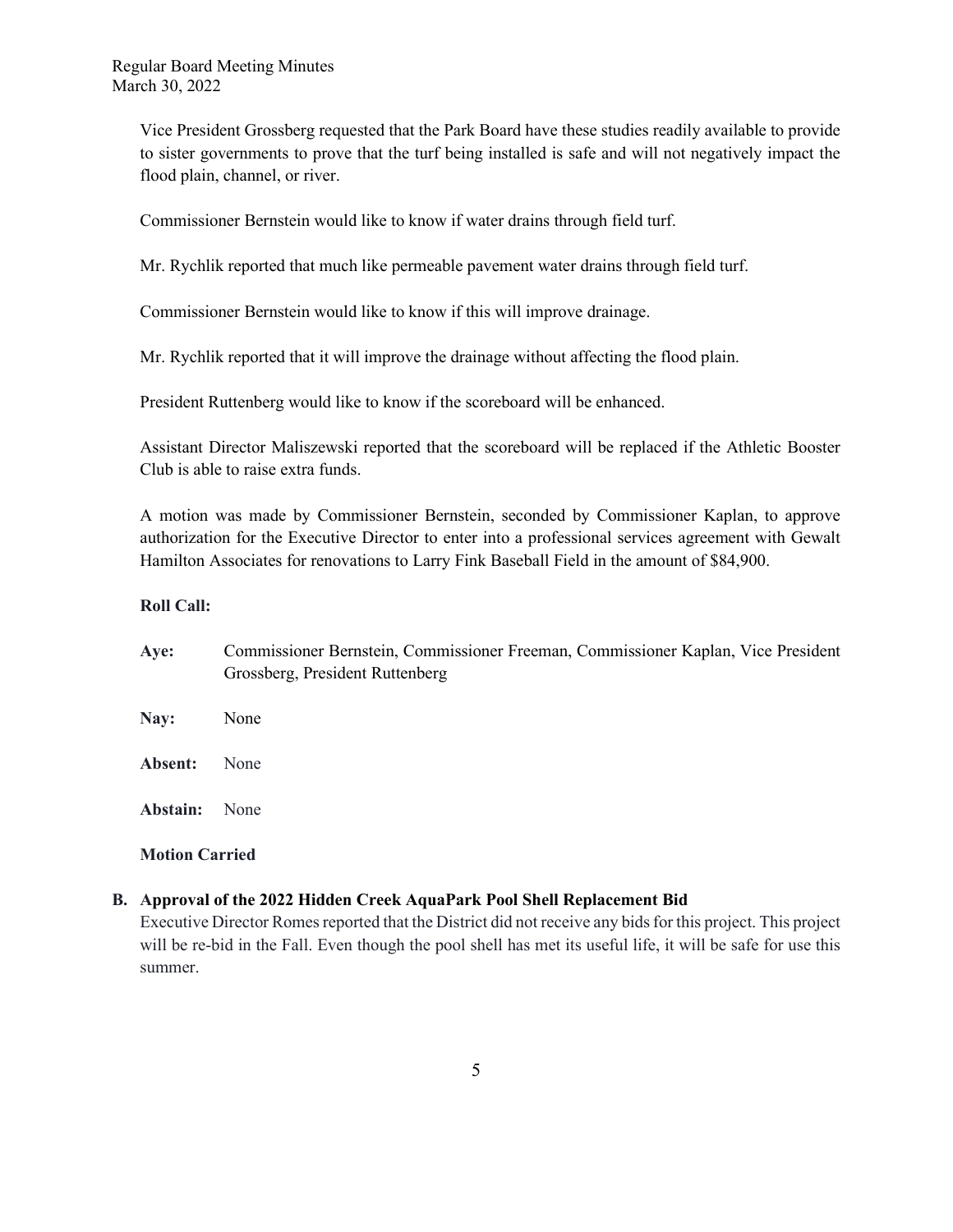#### **C. Approval of the Executive Director's Compensation**

A motion was made by Commissioner Kaplan, seconded by Commissioner Freeman to approve the Executive Director's salary increase of 3% retroactive to January 1, 2022 to \$154,500.

#### **Roll Call:**

| Aye:     | Commissioner Bernstein, Commissioner Freeman, Commissioner Kaplan, Vice President<br>Grossberg, President Ruttenberg |
|----------|----------------------------------------------------------------------------------------------------------------------|
| Nay:     | None                                                                                                                 |
| Absent:  | None                                                                                                                 |
| Abstain: | None                                                                                                                 |

**Motion Carried**

# **D. Approval of the Highland Park Giants CIA Locker Room License Agreement**

Executive Director Romes asked if the Park Board of Commissioners has any questions regarding the license agreement.

Commissioner Bernstein would like to know if use of the licensed premises is included in the updated agreement.

Assistant Director Maliszewski reported that use of the licensed premise is on page 7 of the agreement.

President Ruttenberg requested that facility rules and regulations be included in the agreement.

Executive Director Romes reported that staff will update the agreement to include rules and regulations.

President Ruttenberg would like an initial down payment from the High School.

Commissioner Bernstein reported that the Highland Park Giants provide half the funds upon commencing construction and half upon substantial completion.

The Park Board of Commissioners supported Commissioner Bernstein's recommendation.

A motion was made by Commissioner Bernstein, seconded by Commissioner Kaplan to approve the Highland Park Giants CIA Locker Room License Agreement contingent upon the recommended changes to include rules and regulations and that the Highland Park Giants provide half the funds upon commencing construction and half upon substantial completion.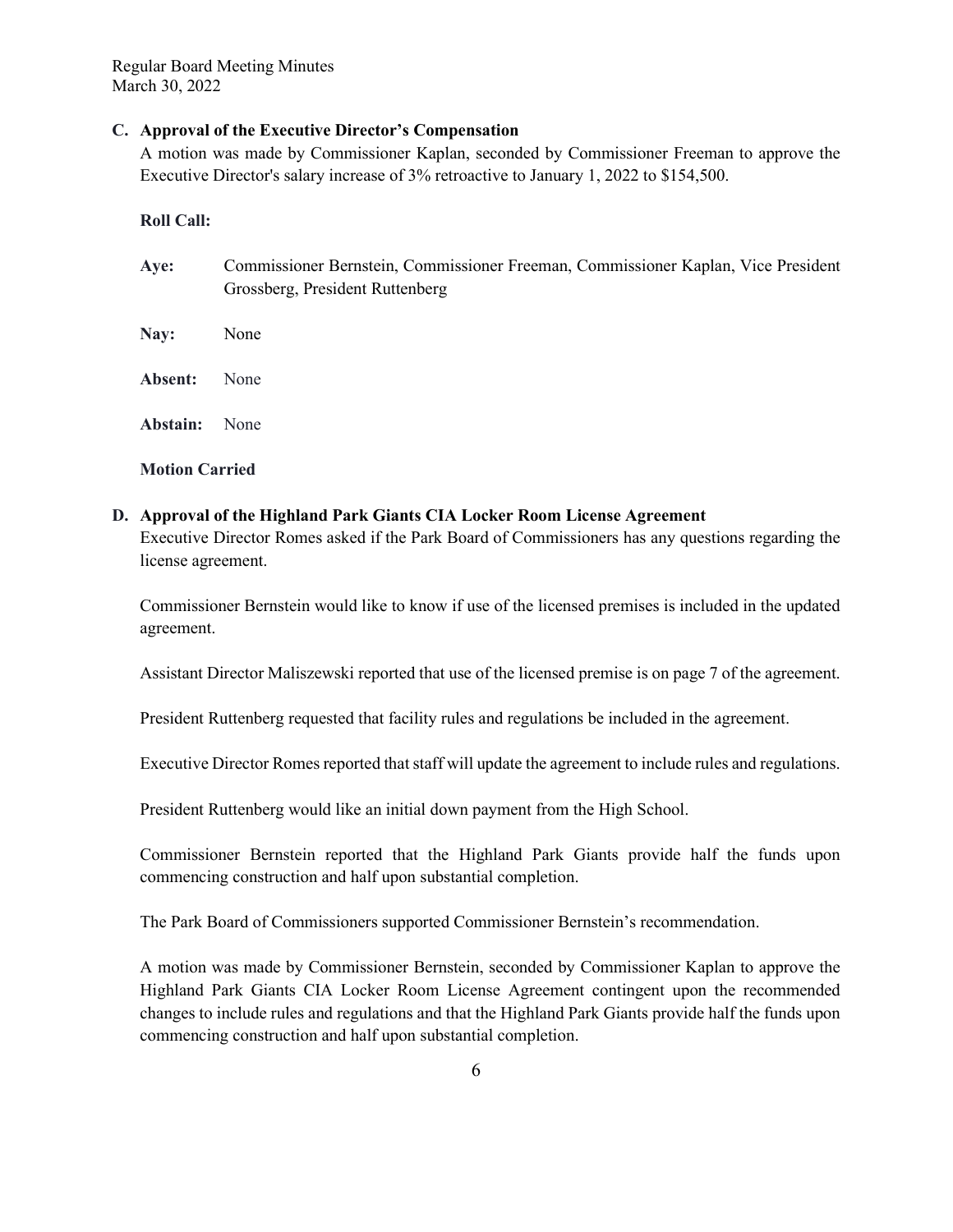### **Roll Call:**

- **Aye:** Commissioner Bernstein, Commissioner Freeman, Commissioner Kaplan, Vice President Grossberg, President Ruttenberg
- **Nay:** None **Absent:** None **Abstain:** None

**Motion Carried** 

#### **NEW BUSINESS**

# **A. Parks Foundation**

Director Gogola reported that the Foundation amended its by-laws increasing the maximum number of Foundation members from 8 to 11. Additional members will help Board keep pace with the growth the Foundation has experienced over the past year. 3 new members will be considered for a vote to join the Board at the Annual Meeting in April. They are organizing their fundraising efforts into 2 buckets, separating fundraising campaigns for scholarships and fundraising campaigns to support Park District projects, such as the Park Avenue Breakwater and Boat Launch and the renovation of Larry Fink baseball field. Overall, their goal for 2022 is to raise \$50,000 outside of scholarships and campaigns for PDHP projects. They are working with the Non-Profit Coach to achieve this goal and identify donors.

# **B. Board Committee Updates**

At the March 9 Facility and Recreation Committee Meeting, staff provided a capital planning update for the Recreation Center of Highland Park, reporting that since costs are increasing due to inflation, staff provided a phased recommended approach to address 2022 and 2023 capital projects at the RCHP. In 2022 the carpet and lockers will be replaced since these amenities have met their useful life. In 2023, staff will identify and improve areas to support utility savings and green initiatives while replacing tile and lighting fixtures and repainting. Staff will revisit the reconfiguration of the locker room and family changing area. The Committee supported staff's phased recommended approach.

Woodhouse Tinucci Architects presented two exterior concepts for the entry renovation, addressing function, operations, and long-term maintenance for the Centennial Ice Arena Building and Site Renovation Project. The first concept, new fascia, retains the vestibule with the glass box concept while replacing as much fascia as possible in the first phase and then planning for future work of replacing fascia. This could be completed in phases. The second option, a new fascia with a large canopy, the existing eifs fascia will be replaced with a metal screen. The Committee supports the second option, a new fascia with a large canopy.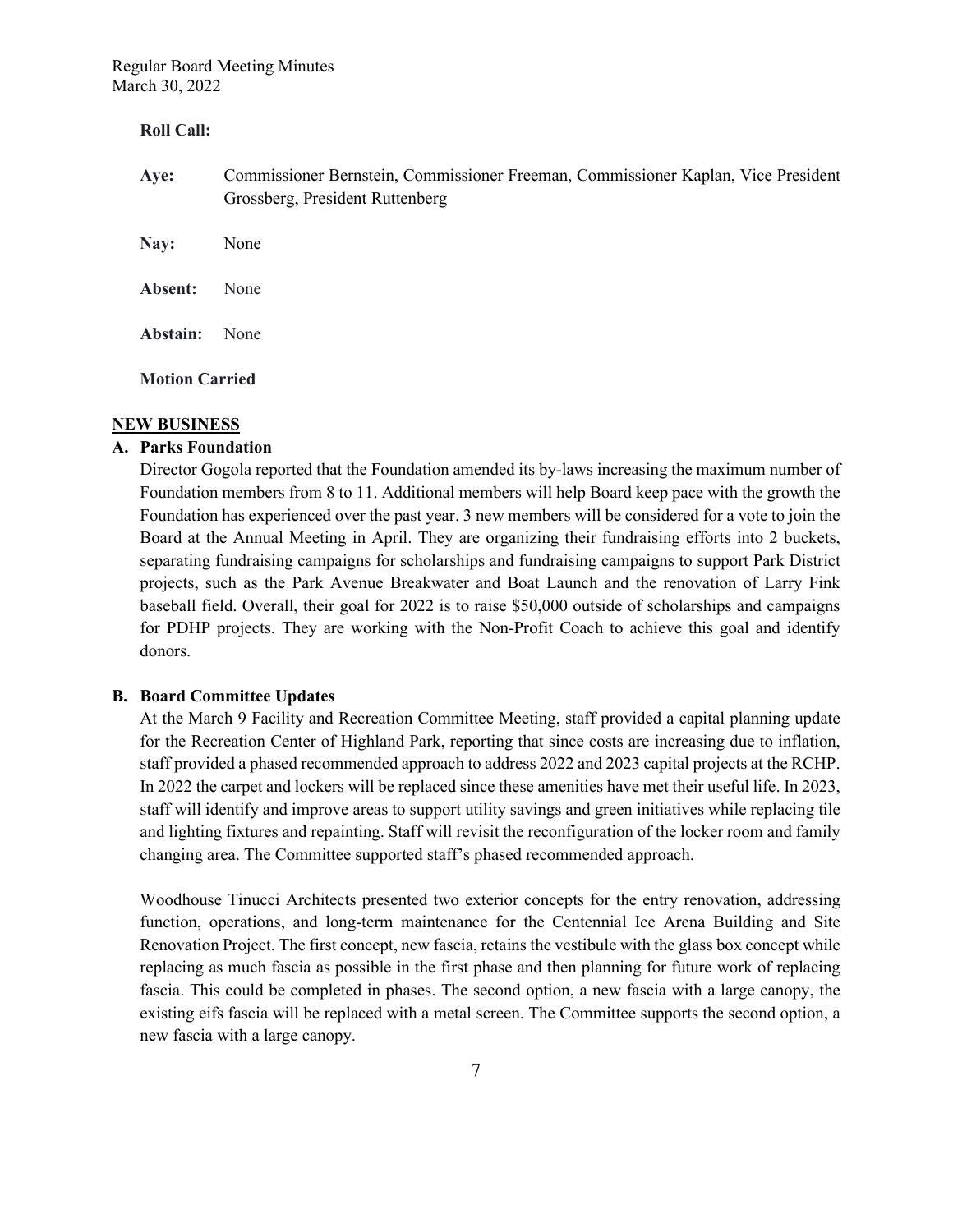At the March 16 Lakefront, Parks, and Natural Areas Committee Meeting staff provided an update on the Sports Field Master which Assistant Director Maliszewski provided follow-up this evening. Additionally, staff provided an update on the Moroney Park Playground Project reporting that the Weil Tot Lot playground at Moroney Park is identified in the Park District's Capital Plan and scheduled for replacement in 2022/2023. Based on 130 survey responses from the community, 70% of respondents support the Park District's consideration to explore relocation of the playground. Four options were presented, which includes an equipment replacement with ADA access, moving the tot lot to the north lot, expanding the existing playground footprint, and lastly, moving both playgrounds (2-5yrs and 5- 12yrs) to the north. If approved construction would occur in March of 2023. The Committee supported replacing existing equipment. Anything beyond that, the Parks Foundation will need to raise funds.

At the March 16 Finance Committee Meeting staff provided a review of the Five-Year Capital Plan sharing the current Year-End Projection for all 2022 projects and highlighting how the cost increase in the Centennial Ice Arena Facility Renovation Project impacts the overall plan. The contribution from the Highland Park Giants has reduced the overall cost of the facility renovations at Centennial Ice Arena. Additionally, staff provided a review of the Ten-Year Funding Model and how staff plans to fast-track the completion goal for the athletic field renovation supported by the Athletic Booster Club at Larry Fink, reporting that \$1million would be pulled from 2025 and transferred into 2023 capital projects.

#### **C. Director's Report**

Executive Director Romes shared a list of upcoming events including the IJGA Tournament and Mad Hatter Tea Party this Saturday, April 2. The tournament is an 18-hole Individual Stroke Play Event with four divisions within the event: Sr. Boys (16-18), Jr. Boys (14-15), Sr. Girls (16-18), and Jr. Girls (14- 15). The field of 72 players are competing for player of the year points. This will be the 3rd year that SVGC is hosting the tournament. The tea party is from 9:00 a.m. – 12:00 p.m. at West Ridge Center, where children will hop through our Spring Garden Storywalk and photo stations as you make your way into the Bunny Hut where you will find a delicious breakfast with Highland Park's favorite fluffy friend. On Saturday, April 9, staff are hosting a Doggie Egg Hunt, from 9:00 a.m. – 9:15 a.m. and the wonderland Egg Hunt from 10:00 a.m. - 11:15 a.m. at West Ridge Center. Your dog will sniff out eggs that are filled with treats special for pups! All dogs must remain on a leash for the entire event, be at least 4 months old, and wear a current rabies tag. After the event make sure to grab a picture with the Easter Bunny! Whereas the Wonderland Egg Hunt features scenes and characters from Alice's Adventures in Wonderland and over 60,000 plastic eggs filled with treats, the Wonderland Egg Hunt is family fun for children and their parents. This event for families is free, however, registration is required.

Summer Pass sales go on sale this week, which include lakefront parking decals for Rosewood and Park Avenue season or annual storage, season launch passes, and parking decals.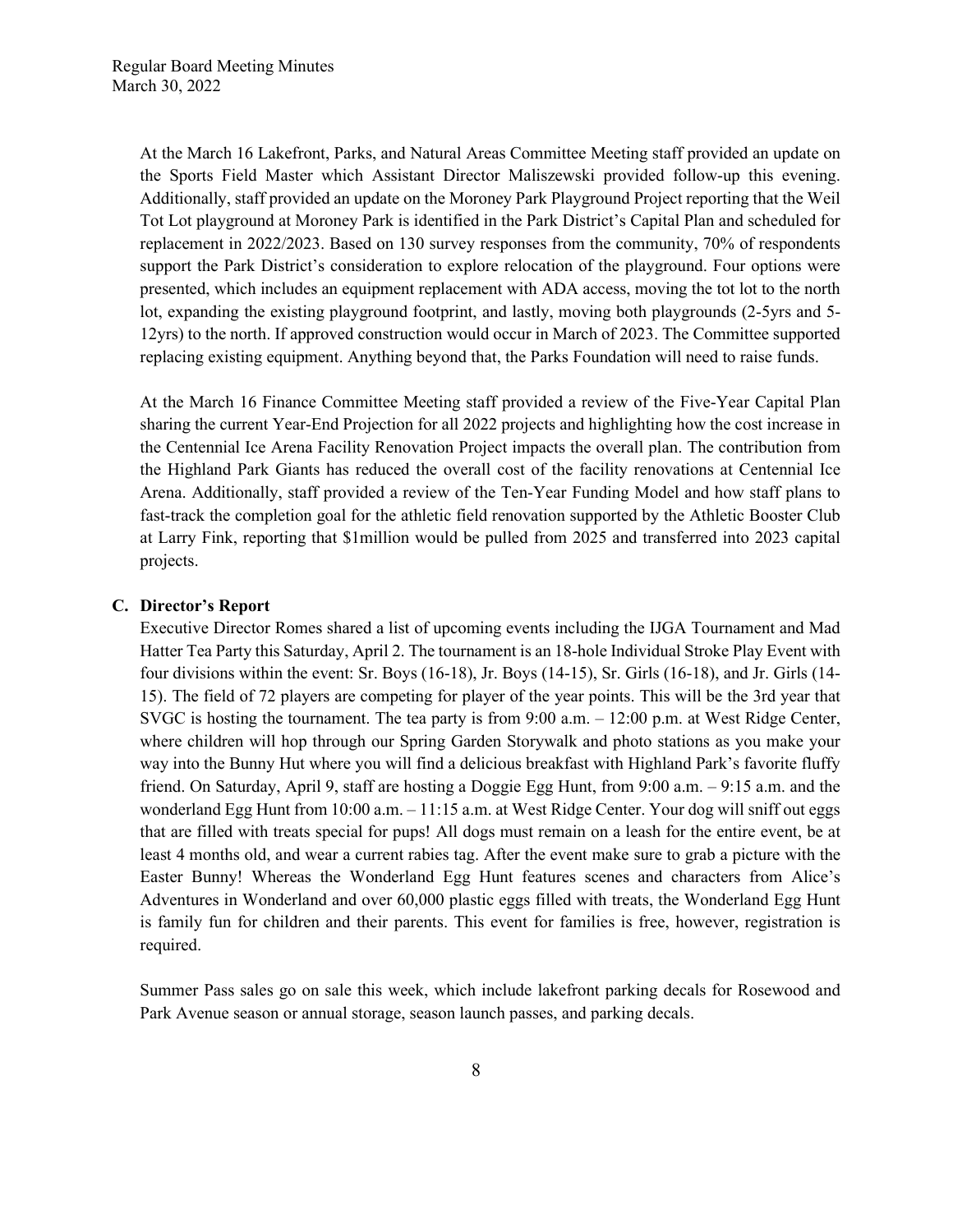# **D. Board Comments**

Commissioner Freeman has assumed the role of liaison to the Parks Foundation. Vice President Grossberg is no longer the liaison.

Commissioner Bernstein reported that he and several other Board Members received emails regarding NSSD112 potential sale of excess surplus property, specifically Olsen Park. He would like to know if the District has anything to add in response to those emails.

Executive Director Romes reported that he has received those same emails. The Park District does not own those properties, but the District does own the adjacent properties. There has not been any business conducted in regards to those properties. He personally has responded to emails from the community regarding their concerns.

# **OPEN TO THE PUBLIC TO ADDRESS THE BOARD**

*Councilwoman Lidawer* 

# *1707 St. Johns Avenue, Highland Park*

The City of Highland Park does not own the properties which NSSD112 may sell. Likewise, the City Manager has responded to emails from the community regarding their concerns.

# **CLOSED SESSION**

A motion was made by Commissioner Kaplan and seconded by Vice President Grossberg to adjourn into Closed Session for discussion of Section 2(c)1: The employment, compensation, discipline, performance, or dismissal of specific employees, specific individuals who serve as independent contractors in a park, recreational, or educational setting, or specific volunteers of the public body or legal counsel for the public body; Section 2(c)5 – the purchase or lease of real estate including discussion on whether a certain parcel of property should be acquired.

# **Roll Call:**

**Aye:** Commissioner Bernstein, Commissioner Freeman, Commissioner Kaplan, Vice President Grossberg, President Ruttenberg **Nay:** None **Absent:** None **Abstain:** None

**Motion Carried**